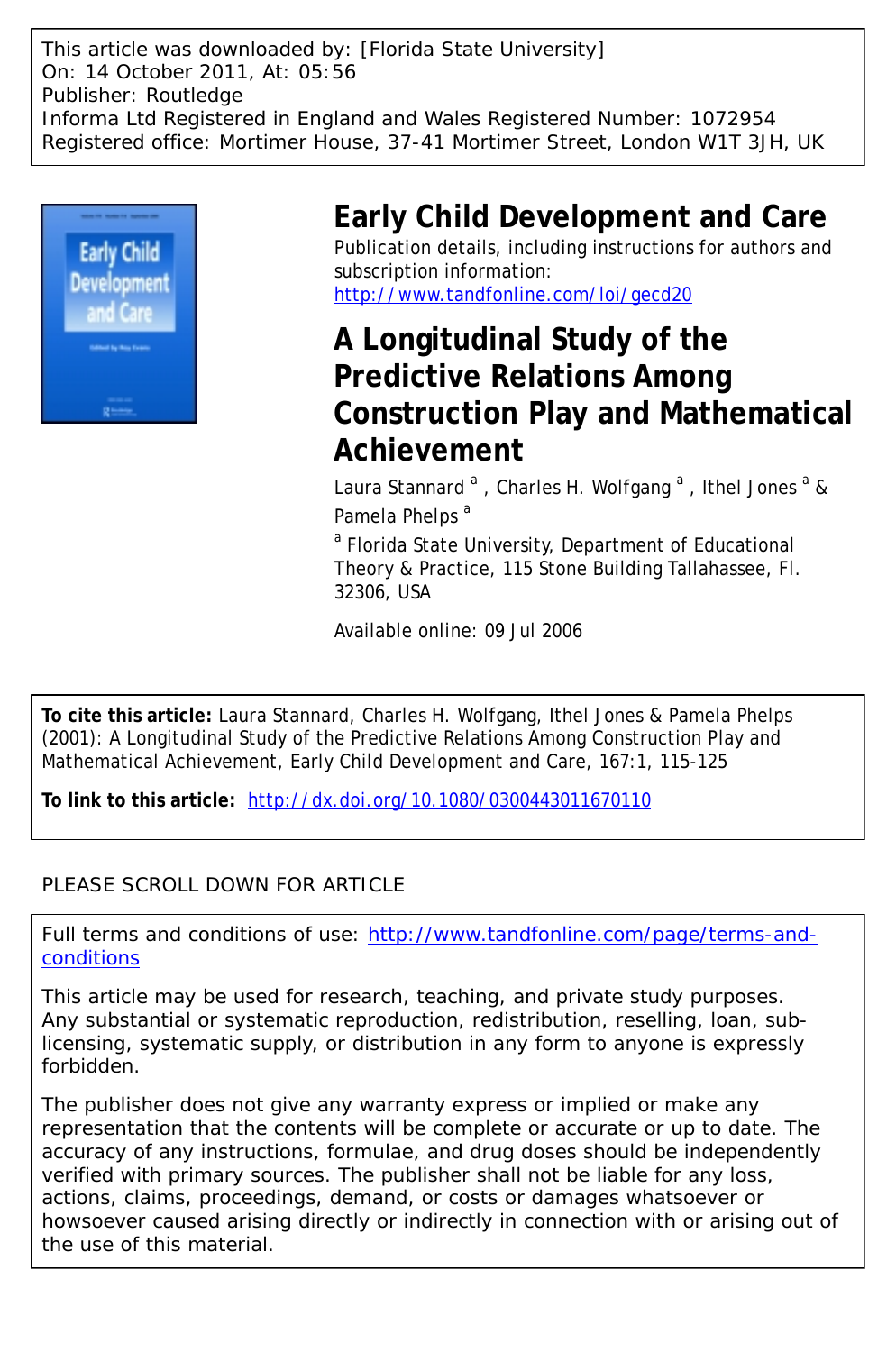*Early Child Development and Care,* 2001, Vol. 167, pp. 115-125 Reprints available directly from the publisher Photocopying permitted by license only

### **A Longitudinal Study of the Predictive Relations Among Construction Play and Mathematical Achievement**

LAURA STANNARD, CHARLES H. WOLFGANG, ITHEL JONES and PAMELA PHELPS

Florida State University, Department of Educational Theory & Practice, 115 Stone Building Tallahassee, Fl. 32306, USA

*(Received 1 January 2001)*

This longitudinal study began in 1982 with 37 four year old children who attended the same child care center for at least one year. The participants were assessed on their construction play products of blocks, Legos, and carpentry using the Lunzer Five Point Play Scale. An IQ score was obtained using The McCarthy Scales of Children's Mental Abilities. Gender was also used as a control variable.

In 1998, 27 of these participants were found and standardized test scores in mathematics for grades 3, 5, 7, and high school were correlated with play scores. The California Acheivement Test as well as high school higher mathematics classes and honors format classes were noted.

Results showed that grades 3 and 5 had little significance found between a participant's play performance and mathematical achievement. At grade 7 and in high school each area of construction play and standardized test scores were found to be significant.

**Key words:** Play, construction play, mathematical thinking, blocks, legos, capentry

The effects of play on various aspects of children's development has been documented by many researchers (Athey, 1984; Pellegrini, 1985). The literature suggests that play is related to children's cognitive, social, emotional, and physical development. For example, in the area of language development, researchers have noted positive relations between symbolic play and literate behavior (Cazden 1971; Pellegrini, 1991). Similarly, in the area of social development, a relationship between social perspective taking and the social interaction characteristics of children's peer interactions has been established (Rubin, 1980). Aspects of children's play have also been correlated with school related performance in areas such as reading and writing (Pelligrini, 1980). Fewer studies, however, have examined the effects of play on children's mathematical thinking. This study examines the relationship between children's construction play and their mathematical competence. Drawing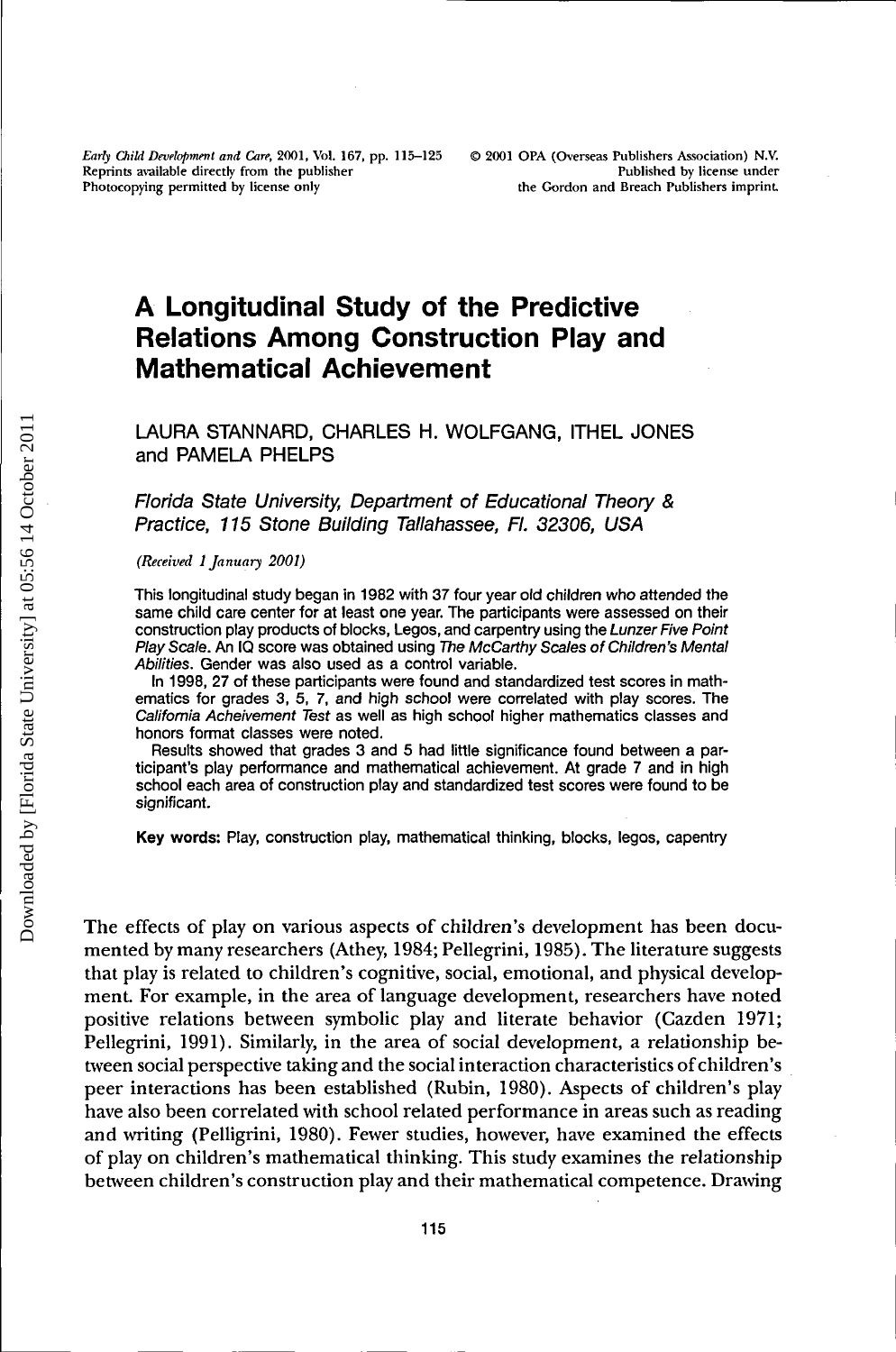on Piaget's (1962) theory of cognitive development, the study tests the hypothesis that the complexity of children's construction play should predict future school related mathematical performance.

It is well established that children's school mathematical competence varies as a function of socioeconomic status (SES) and that this is detected in the preschool years on informal tasks (Saxe, Guberman & Gearhart, 1987; Yando, Seitz & Zigler, 1979). Furthermore, this trend continues through the elementary grades and beyond. One proposed reason for this trend concerns the contextual difference between mathematics in school and everyday mathematics. These differences can be traced to aspects of both the physical and social settings that compose young children's mathematical experiences (Pelligrini & Stanic, 1993). At this micro level, the materials (e.g., blocks, board games, carpentry), people (e.g., siblings, peers, teachers), and processes (e.g., direct instruction by mother, solitary interaction with materials) potentially influence the development of mathematical competence.

The preschool is one of the contexts where young children engage in informal mathematics tasks and therefore, gain early mathematical experiences, In this setting a significant amount of informal mathematics tasks can occur during children's play activities. Construction play, for example, offers children an opportunity to classify, measure, order, count, use fractions, and be aware of depth, width, length, symmetry, shape, and space (Hirsch, 1996). These are all mathematical concepts that children will use in later school years. It follows that there could be a connection between these informal activities and the child's subsequent success in learning about mathematics in school. In short, children's construction play could influence the development of their mathematical knowledge.

#### CONSTRUCTION PLAY

Construction play is the most frequently observed form of play that is seen in three and four year old children. When children engage in construction play they use materials with a predetermined shape and size to represent their ideas. This type of play, referred to as structured construction play, allows children to use materials such as blocks and Legos to create a product that represents something else. Typically, children will use materials to represent those things which are familiar to them.

A related type of play is reconstruction construction play. This is a form of play where the materials begin in a particular form but are rearranged to create another form (Wolfgang & Wolfgang, 1992). Carpentry, a form of reconstruction construction play, allows children to select wood pieces, saw them into the desired size and shape, and then use tools such as a hammer and nails to recreate a new structure.

#### Construction Play and Mathematical Thinking

Piaget (1962) differentiated between learning physical knowledge and learning logico-mathematical knowledge. Physical knowledge is derived from activities with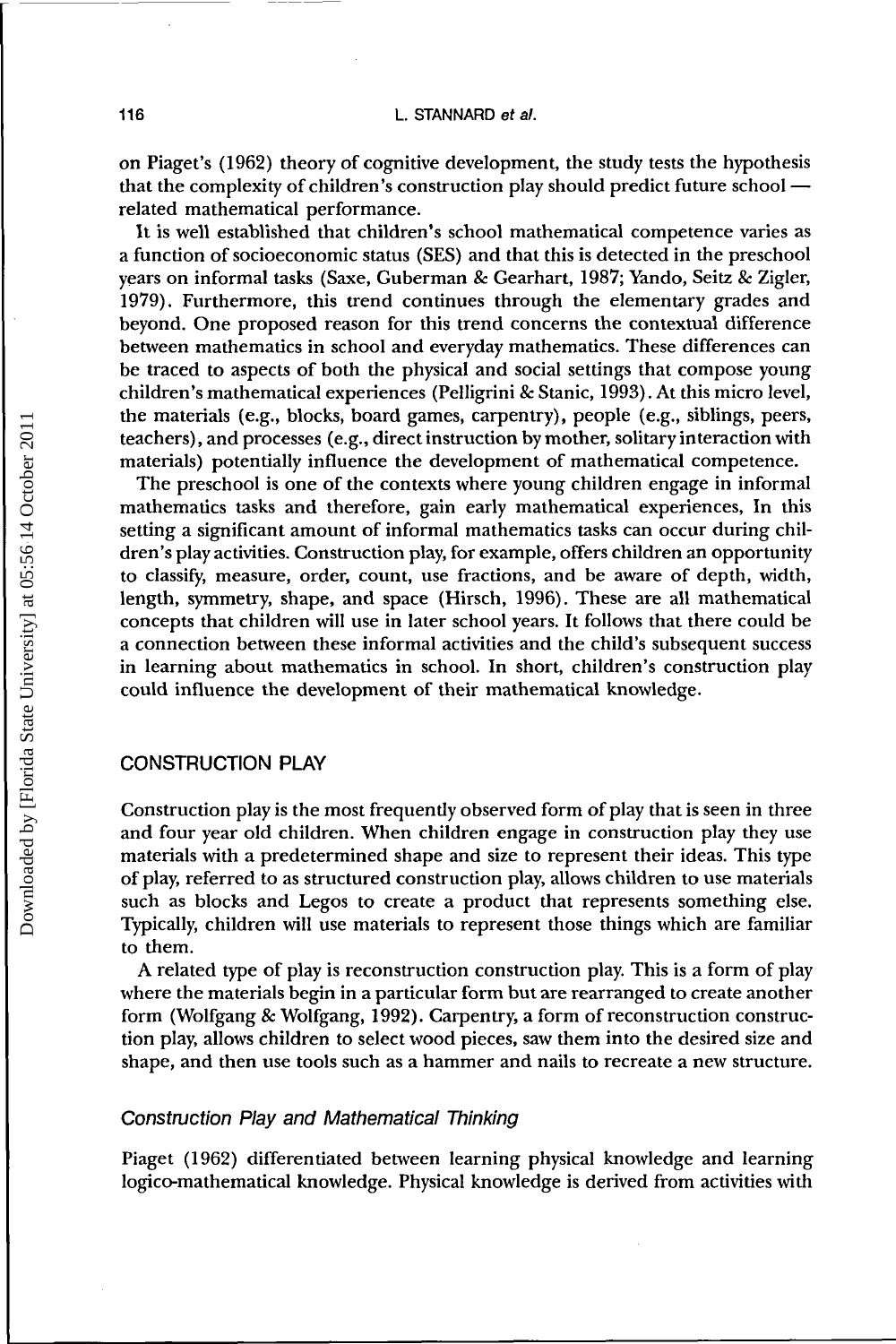$\epsilon^{-1}$  , the case

objects that allow children to make generalizations about their physical properties. Logico-mathematical knowledge includes concepts such as classification, seriation, temporal, and spatial relations, and number. Piaget (1962) proposed that logicomathematical knowledge, or knowledge about the relationships between objects, is constructed as children reflect on the relationships between actions or objects. That is, children construct their own understanding through an ongoing process of activity that makes possible personal transformation of knowledge.

During construction play with blocks, children construct knowledge, not from the physical experience itself, but rather from reflecting on it. For example, a child might compare the size of two blocks, or perhaps examine the relative lengths of several blocks. Construction play represents a context where children act on objects thereby constructing logico-mathematical knowledge. Thus, we propose that construction play serves a developmental function because it shares structural or behavioral characteristics with specific developmental outcome measures in the area of mathematics.

Several researchers suggest that concepts such as classification and seriation can be learned during block play (e.g., Hirsch, 1996) and that children's abilities in these areas will predict future mathematical achievement. Construction play offers young children an opportunity to learn mathematics and numbers. This form of play allows children to practice the use of complex skills and the ability to mentally visualize relationships. These mental manipulations are similar to those used in algebraic equations and geometric proofs when the child is in later school years (Henniger, 1987). For example, children constructing a fort with blocks will have multiple opportunities to practice mathematics related skills. They must select the blocks of different sizes and shapes, measure and compare length, width, and height. They compare surface volume and area. Block clean up involves classifying by comparing like and different shapes and sizes, and one to one correspondence (Henniger, 1987). Furthermore, by playing with blocks, children are playing with spatial configurations (Reifel, 1983). Spatial science is an important aspect of geometry and mathematical achievement (Casey, Pezaris *8c* Nuttal 1992).

During construction play children are receiving the basis of science of quantity (arithmetic) and shape (geometry) by manipulating different shaped materials, counting, classifying, seriating, using one to one correspondence, and making patterns. Similarly, carpentry with preschool children can enhance the development of physical, cognitive, and social skill (Skeen, Garner & Cartwright, 1984). Carpentry, like block play, enables children to solve and use information they have obtained through exploring and experimenting with the materials (Cartwright, 1971). In short, in doing construction play activities, children are doing mathematics. It follows that children's construction play should predict children's mathematical achievement during later school years. Surprisingly, however, there is a paucity of longitudinal research on the predictive relations between construction play and measures of mathematical competence and achievement. To our knowledge, the question of the relationship between play and mathematics has not been addressed in previous longitudinal studies.

Finally, gender could also be relevant in the study of young children's construction play and mathematics. It is known that boys tend to play with a wider variety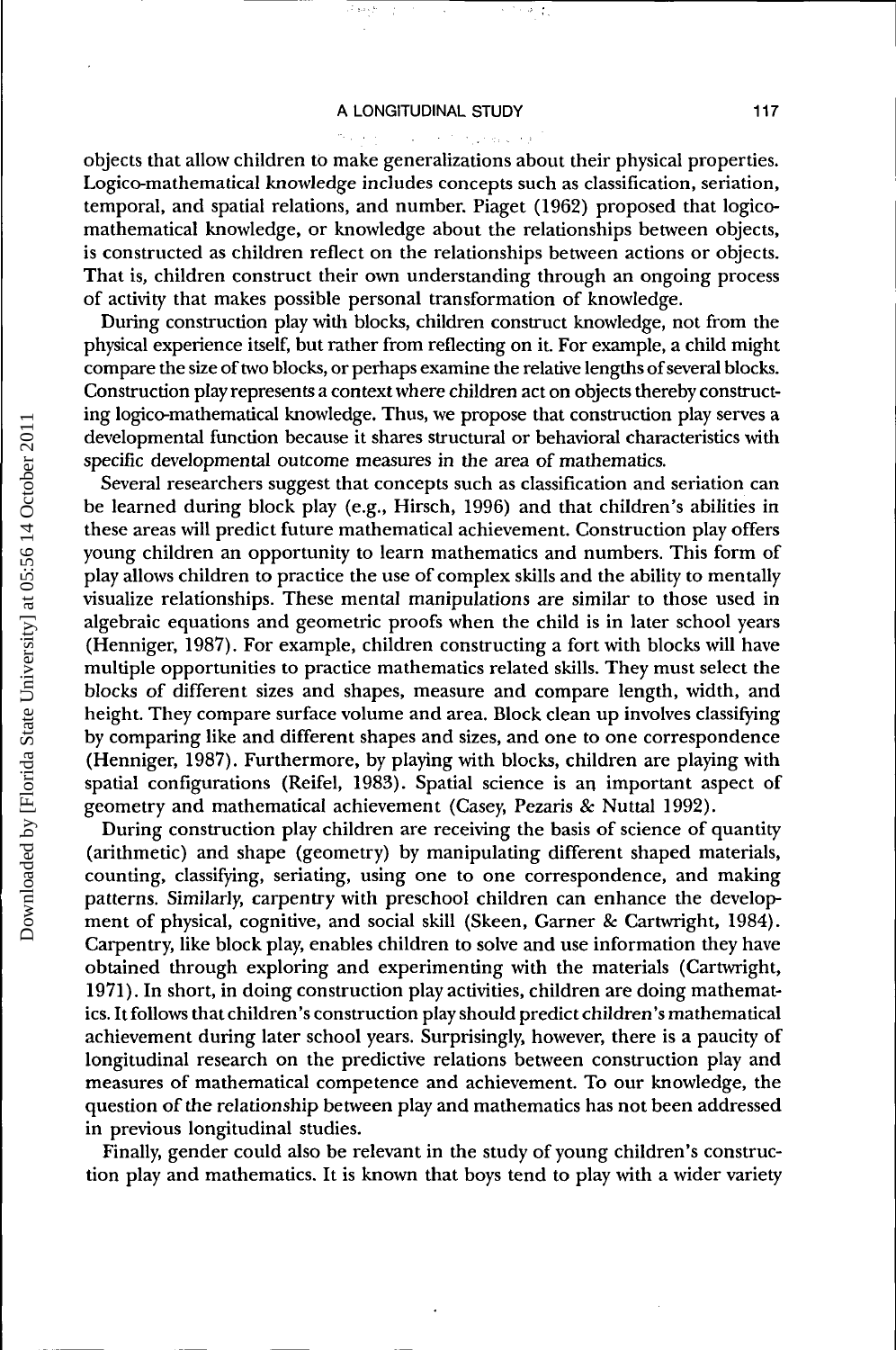of toys, particularly those that are spatial in nature such as blocks and Legos (Tracy, 1987). In contrast, girls tend to be oriented toward domestic pursuits and do not engage as often in activities involving manipulation, construction, or movement. It is also known that boys tend to exhibit superior spatial skills (Brosnan, 1998) and maintain greater science and mathematics achievement scores than girls (Tracy, 1987). A reasonable expectation, therefore, is that there would be gender differences in the levels of construction play as well as in future school related mathematics performance. The purpose of this study was to determine the relationship between preschool children's construction play (blocks, Legos and carpentry), and mathematical achievement during later school years. It was hypothesized that measures of children's adaptiveness in using blocks, Legos, and carpentry as four year olds, as well as the complexity of their construction play, should predict future mathematical achievement. This prediction is based on the premise that construction play with structured materials (blocks, Legos and carpentry) and mathematics share structural and behavioral characteristics.

#### METHOD

#### **Participants**

The participants were an intact group of 37 children who, in 1982, attended a play oriented child care program. All of the participants had attended the program for a minimum of one year. The age of the group at the beginning of the year ranged from 3 years 10 months to 4 years and 11 months. These participants were contacted in 1998 and 27 (13 males and 14 females) agreed to allow researchers to collect data from their school records. According to school records 85% of the participants were Caucasian and 15% were African American. Of these 27 participants, 22 had attended public schools, 4 had been enrolled in a Laboratory/University school, and 1 had attended a private school.

#### Procedures

All of the participants attended an early childhood program for ages 2 months through Kindergarten. The center provided a variety of play opportunities on a daily basis including sensorimotor, symbolic, and construction play. Materials were available to allow children to engage in both structured and reconstruction construction play.

The participants were assessed in their play using the *LunzerFive Point Play Scale* in several different kinds of play including blocks, Legos, and carpentry. This rating scale was designed to rate the player on adaptiveness in using the materials and the integration of behavior in play or the complexity of play. The participants were rated on a five point scale where a score of one means that the material is used in a highly insightful manner, and adapted to a concept which clearly transcends it (Hulme & Lunzer, 1966; Lunzer, 1955).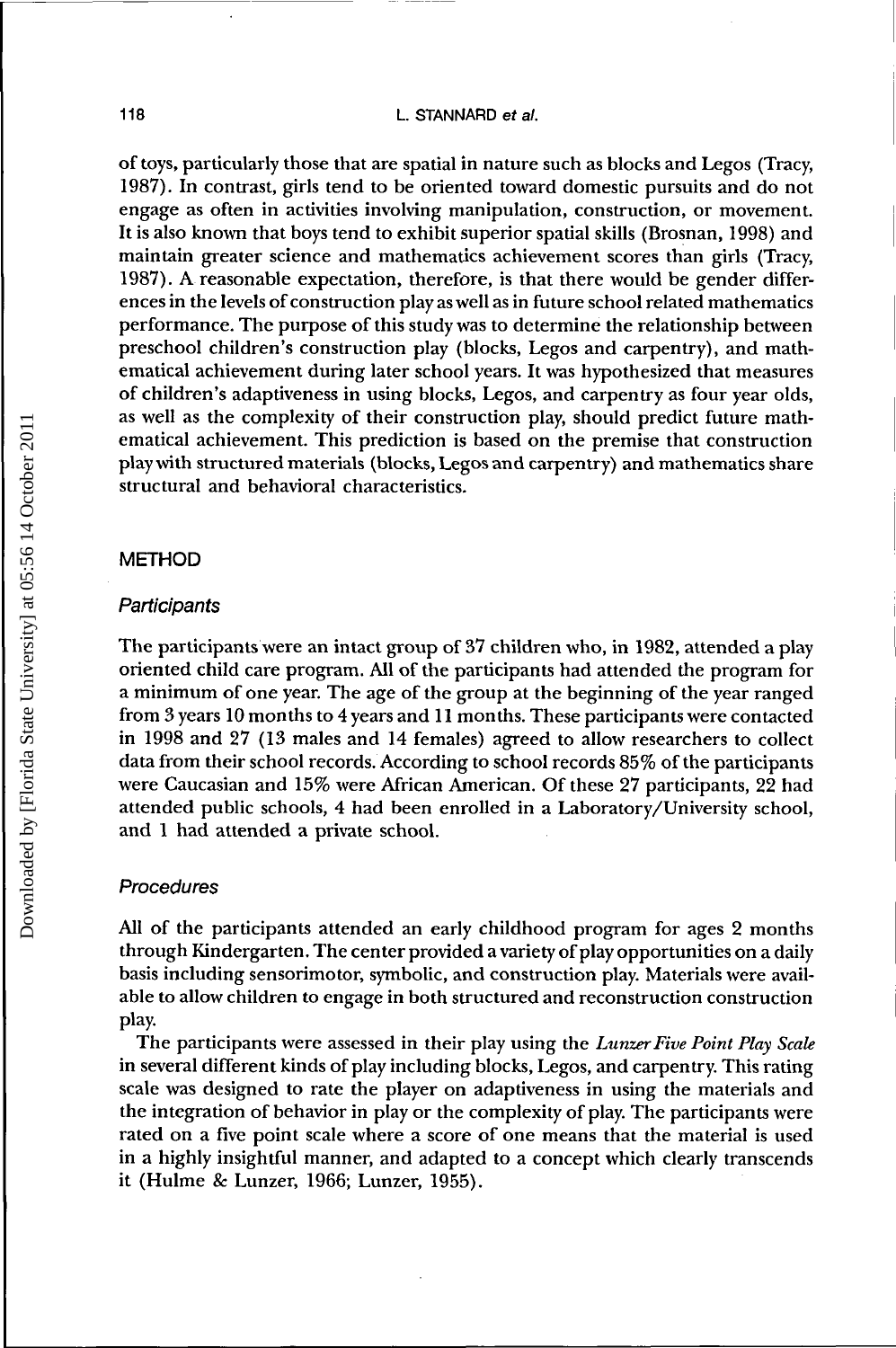The scale was administered by four of the child care center staff who had been trained in the use of the instrument. All of the students were observed in each of the three construction play contexts: blocks, Legos, and carpentry. For block play, the students were told to "build whatever you would like, use as many blocks as you like, and spend as much time as you need." The observer then noted what was said, sketched the structure that was built, counted the number of blocks that were used, and noted how many of each kind were used.

Then, using the *Lunzer Five Point Play Scale,* this information was reviewed and rated by two child care center staff members. Similar procedures were used for measuring children's play with Legos. Again, students were told to use as many materials as they wanted, and to take as much time as they needed. The students were provided with standard sized Legos and allowed to build on the table or on the floor.

For measuring children's play with carpentry the students were provided with a variety of pieces of wood, nails, safety goggles, hammers, bottle caps from soft drink bottles, milk jug caps, and markers for drawing. The students were told to build whatever they choose to make and to take as much time as necessary, and use as many materials as they needed. Again, ratings were based on the same procedures. For all three measures, inter rater reliability was within an acceptable range (.94).

In addition, an IQ score was obtained using the *McCarthy Scales of Children's Mental Abilities.* This test was designed to measure young children's intellectual abilities and their strengths and weaknesses in other skills. The instrument consists of a battery of 18 tests grouped into 6 scales. These scales include measures in the verbal, perceptual performance, quantitative, memory, and motor abilities of children ages 2.5 to 8.5 years. A general cognitive score is obtained from the sum of the verbal, perceptual performance, and quantitative scales. The general cognitive index has a mean of 100 with a standard deviation of 16 which are the same parameters used to define intelligence quotients in other mental tests. The instrument was administered individually to the participants at the child care center by a research assistant.

Student's scores in mathematics on the *California Achievement Test were* obtained from school records when the participants were in grades 3, 5, and 7. The National Percentile score in the mathematics total section were used for the purpose of this study. The participants' high school mathematics courses and grades were counted from school records. The number of higher mathematics classes taken by the participants in grade 9, 10, 11, and 12 were counted. Some courses are offered as "honors classes" as well as regular format. A rating scale was therefore developed so that honors classes could be weighted heavier than regular classes.

#### RESULTS

Descriptive statistics for the measure of construction play are presented in Table 1.

Our initial set of analyses addressed the between year interrelations among construction play with blocks, Legos, and carpentry and our measures of math-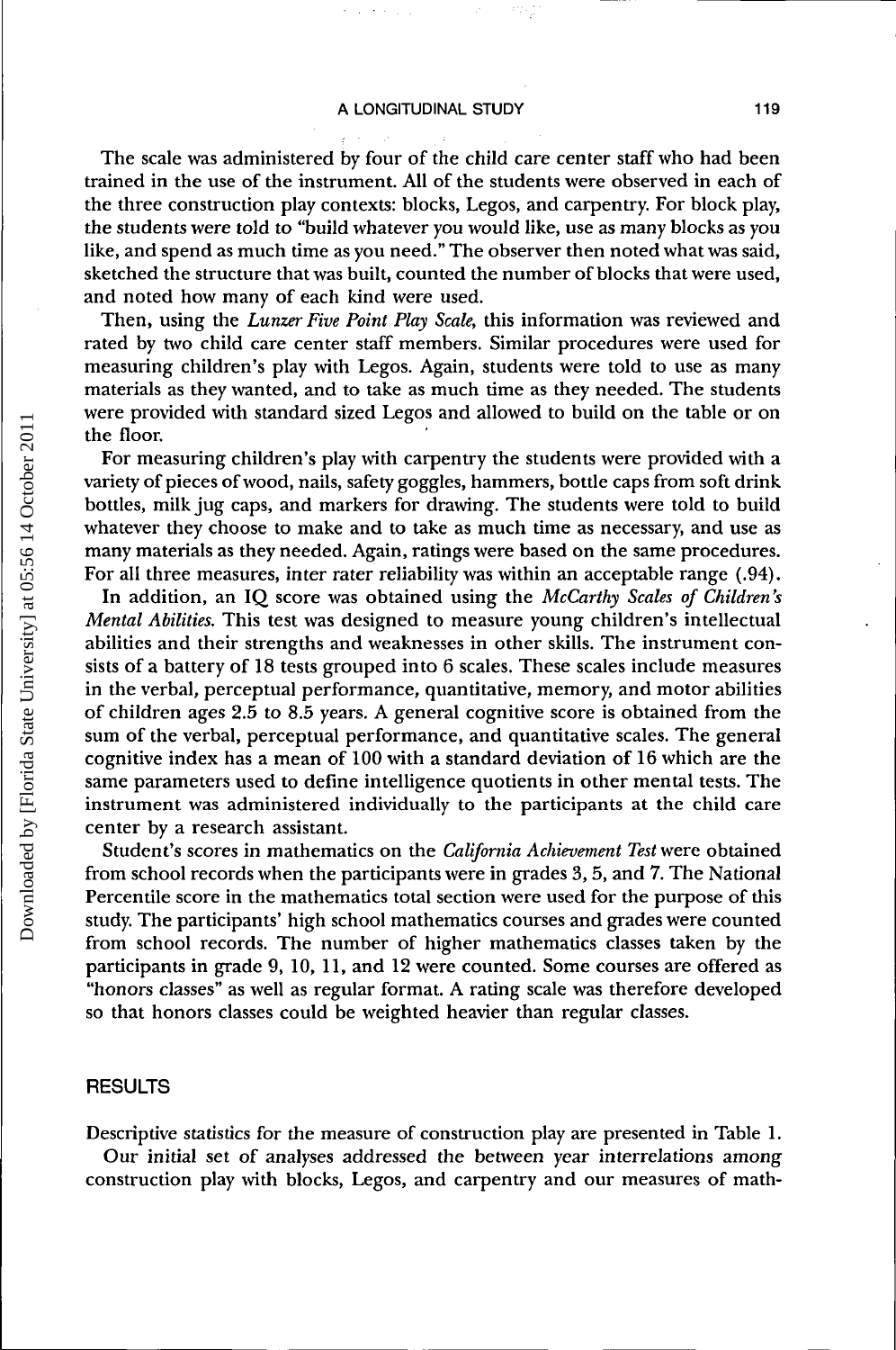| PlayForm     | n  | Mean  | <b>Standard Deviation</b> |  |
|--------------|----|-------|---------------------------|--|
| <b>Block</b> | 27 | 11.77 | 1.9                       |  |
| Legos        | 27 | 15.15 | 2.39                      |  |
| Carpentry    | 27 | 14.88 | 3.13                      |  |

Table 1 Means and Standard Deviations for Measures of Preschool Students Construction Play with Blocks, Legos and Carpentry

Table 2 Correlations Between Measures of Children's Construction Play and Mathematical Achievement

|               | Grade<br>3 <sub>AT</sub> | Grade<br>5 CAT | Grade<br>7 CAT | Higher<br><b>Mathematics</b><br><b>Classes</b> | Average<br>Math Grade | <b>Honors</b><br><b>Classes</b> |
|---------------|--------------------------|----------------|----------------|------------------------------------------------|-----------------------|---------------------------------|
| Legos         | .08                      | $.34*$         | .07            | $.58***$                                       | $.37**$               | .52**                           |
| <b>Blocks</b> | $.31*$                   | .03            | $.28*$         | .11                                            | .08                   | $.22*$                          |
| Carpentry     | .23                      | .07            | $.31*$         | $.35**$                                        | $.41**$               | $.38**$                         |

 $*_{p<.10;}$   $*_{p<.05;}$   $*_{p<.01}$ 

ematical achievement. The significant correlation coefficients are presented in Table 2.

The second set of analyses addressed our hypotheses concerning the predictive relations between measures of children's play with blocks, Legos, and carpentry and their mathematical achievement in grades 3, 5, 7, and high school. Using hierarchical regression techniques, the analyses were designed to control contributions due to IQ score and gender. Because gender and intelligence have been related to mathematics achievement in previous research, they were used as control variables in the analyses. A two step hierarchical regression was performed for each of the mathematics achievement measures. These analyses were based on the assumption that the association between the variables of interest was linear. Furthermore, it was assumed that the conditional variances were equal and that the conditional values of the dependent variables were normally distributed. Examinations of the residuals revealed no apparent violation of diese assumptions. Additionally, results of diagnostic tests (Cook's distance, DFIT, DFBETA) revealed no influential outliers. Gender and IQ scores were entered as control variables at step 1, and measures of construction play (blocks, Legos, and carpentry) were entered at step 2. These results are reported in Tables 3 and 4.

For descriptive purposes, standardized betas were examined for the final regression equations to identify which type of construction play activity contributed unique information to the mathematics achievement scores. These are presented in the last column of Tables 3 and 4.

Our hypotheses were supported to the extent that children's play with blocks predicted mathematical achievement in grade 7 and high school. Similarly, both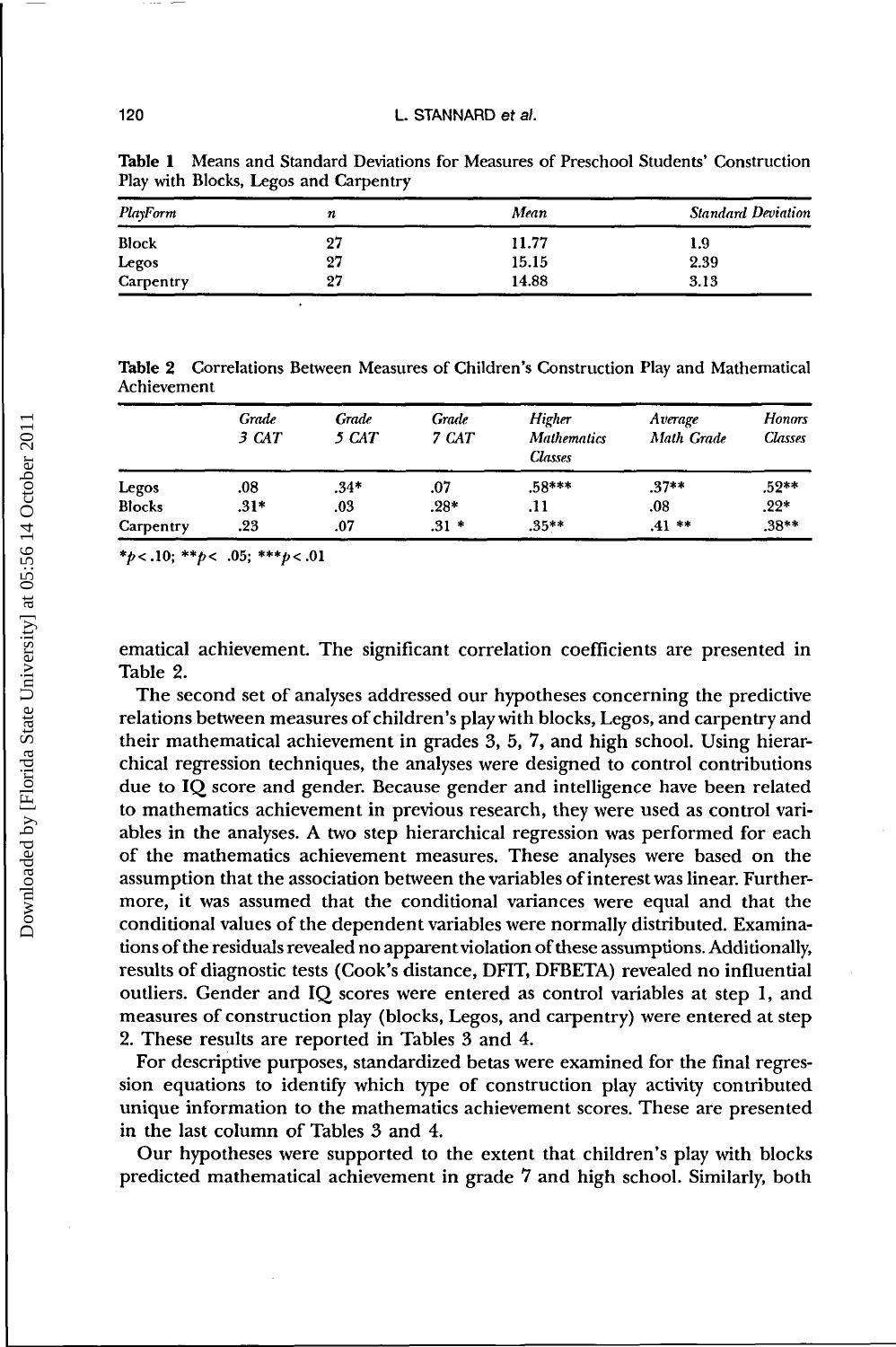| <b>Step</b>        | <b>Variables</b>   | $R^2$        | $R^2$  | F      | Final       |
|--------------------|--------------------|--------------|--------|--------|-------------|
|                    |                    |              | Change | Change | <b>Beta</b> |
| <b>Mathematics</b> |                    |              |        |        |             |
| Grade 3            |                    |              |        |        |             |
| 1.                 | Control Variable:  | 0.2          | 0.22   | 1.7    |             |
|                    | IQ                 | $\mathbf{2}$ |        |        | 0.48        |
|                    | Gender             |              |        |        | 0.05        |
| 2.                 | Play Variables:    | 0.2          | 0.05   | 0.19   |             |
|                    | <b>Blocks</b>      | 7            |        |        | 0.31        |
|                    | Legos              |              |        |        | 0.15        |
|                    | Carpentry          |              |        |        | 0.20        |
| Mathematics        |                    |              |        |        |             |
| Grade 5            |                    |              |        |        |             |
| 1.                 | Control Variables: | 0.2          | 0.25   | 2.14   |             |
|                    | IQ                 | 5            |        |        | 0.48        |
|                    | Gender             |              |        |        | 0.08        |
| 2.                 | Play Variables:    | 0.7          | 0.29   | 2.03   |             |
|                    | <b>Blocks</b>      | 3            |        |        | 0.23        |
|                    | Legos              |              |        |        | 0.43        |
|                    | Carpentry          |              |        |        | 0.76        |
| <b>Mathematics</b> |                    |              |        |        |             |
| Grade 7            |                    |              |        |        |             |
| 1.                 | Control Variables: | 0.4          | 0.44   | 5.86   |             |
|                    | IQ                 | 4            |        |        | 0.65        |
|                    | Gender             |              |        |        | 0.06        |
| 2.                 | Play Variables:    | 0.5          | .13    | 1.16   |             |
|                    | <b>Blocks</b>      | 7            |        |        | 0.06        |
|                    | Legos              |              |        |        | 0.33        |
|                    | Carpentry          |              |        |        | 0.37        |

**Table** 3 Summary of Hierarchical Multiple Regression Assessing Higher-Order Relations on Mathematics Achievement Scores

play with Legos and carpentry predicted children's grade 7 and high school mathematical achievement scores as well the number of higher mathematics courses taken.

#### **DISCUSSION**

This longitudinal study supports the proposition that children's construction play involves complex mathematical processes that can influence the development of logico-mathematical knowledge. This is supported by the fact that measures of children's play using blocks, Legos, and carpentry predicted children's mathematical achievement in grade 7 and beyond. These findings suggest that similarities exist between the processes involved in construction play and mathematical behavior.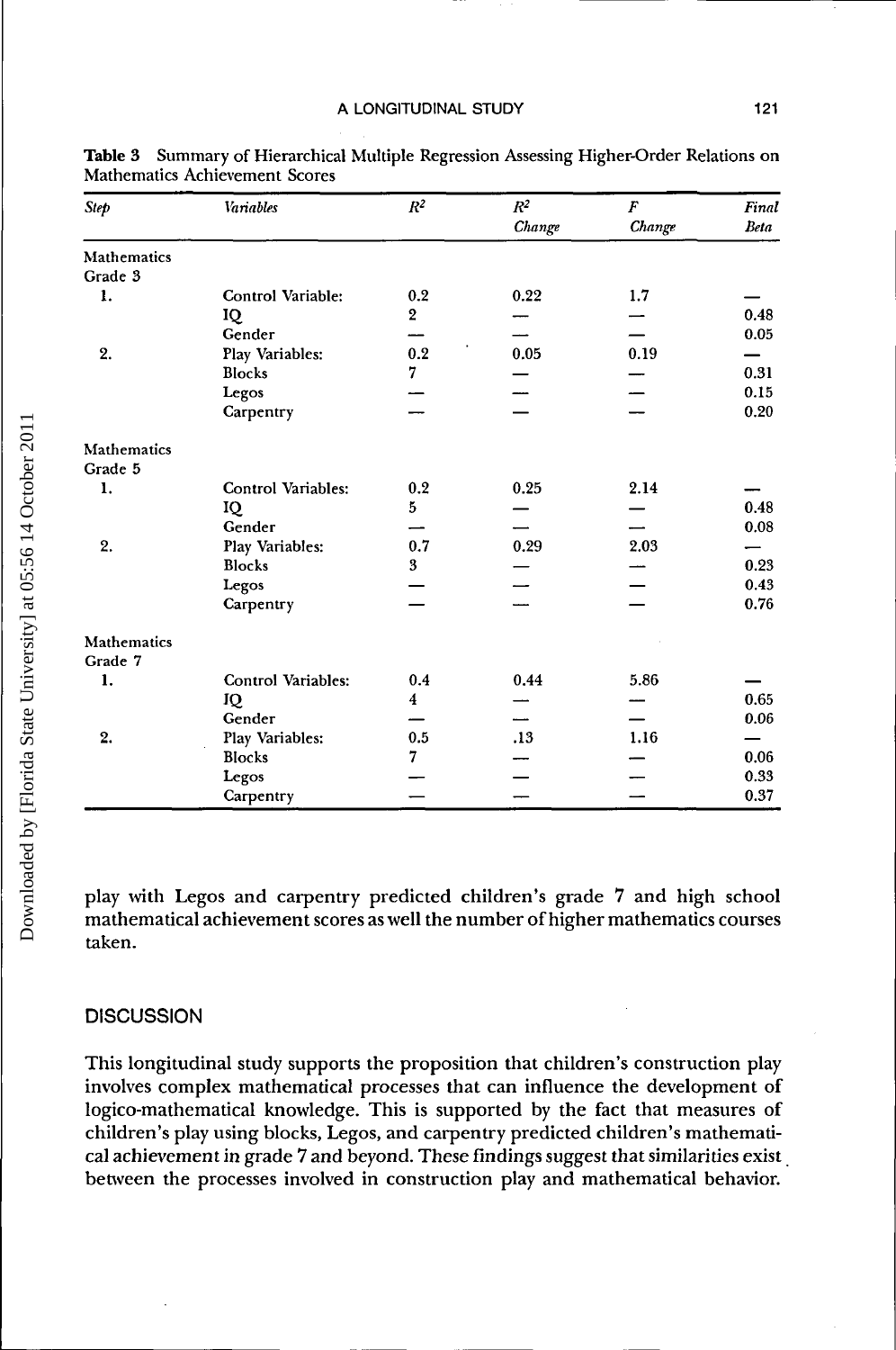| <b>Step</b>                     | <b>Variables</b>      | $R^2$ | $R^2$  | F      | Final       |
|---------------------------------|-----------------------|-------|--------|--------|-------------|
|                                 |                       |       | Change | Change | <b>Beta</b> |
| Number of<br><b>High School</b> |                       |       |        |        |             |
| <b>Classes</b>                  |                       |       |        |        |             |
| 1.                              | Control<br>Variables: | 0.44  | 0.44   | 6.55   |             |
|                                 | IQ                    |       |        |        | 0.38        |
|                                 | Gender                |       |        |        | 0.45        |
| 2.                              | Play Variable:        | 0.53  | 0.09   | 3.2    |             |
|                                 | <b>Blocks</b>         |       |        |        | 0.03        |
|                                 | Legos                 |       |        |        | 0.34        |
|                                 | Carpentry             |       |        |        | 0.15        |
| Honors                          |                       |       |        |        |             |
| <b>Classes</b>                  |                       |       |        |        |             |
| 1.                              | Control               |       |        |        |             |
|                                 | Variables:            | 0.38  | 0.38   | 5.28   |             |
|                                 | IQ                    |       |        |        | 0.45        |
|                                 | Gender                |       |        |        | 0.24        |
| 2.                              | Play Variables:       | 0.46  | 0.08   | 2.37   |             |
|                                 | <b>Blocks</b>         |       |        |        | 0.22        |
|                                 | Legos                 |       |        |        | 0.19        |
|                                 | Carpentry             |       |        |        | 0.01        |
| Average                         |                       |       |        |        |             |
| Mathematics                     |                       |       |        |        |             |
| Grade                           |                       |       |        |        |             |
| 1.                              | Control               |       |        |        |             |
|                                 | Variables:            | 0.44  | 0.44   | 6.8    |             |
|                                 | IQ                    |       |        |        | 0.44        |
|                                 | Gender                |       |        |        | 0.39        |
| 2.                              | Play Variable:        | 0.53  | 0.09   | 3.16   |             |
|                                 | <b>Blocks</b>         |       |        |        | 0.12        |
|                                 | Legos                 |       |        |        | 0.29        |
|                                 | Carpentry             |       |        |        | 0.10        |

**Table 4** Summary of Hierarchical Multiple Regression Assessing Higher-Order Relations on Mathematics Achievement Scores

Thus, preschool construction play experiences seem to result in different school related trajectories. These findings are consistent with findings by Miller and Bizzell (1983) offering evidence of effects at the middle school level resulting from pre kindergarten experiences. The significance of construction play and mathematical achievement in participants at age 12 and above is best explained from a Piagetian perspective. Children at this age are in Piaget's formal operational stage of thinking. The cumulative nature of Piaget's stages (Forman & Kuschner, 1983) mean that the experiences that children have during preschool years have an effect on their formal operational thought during their adolescent years. Our findings are also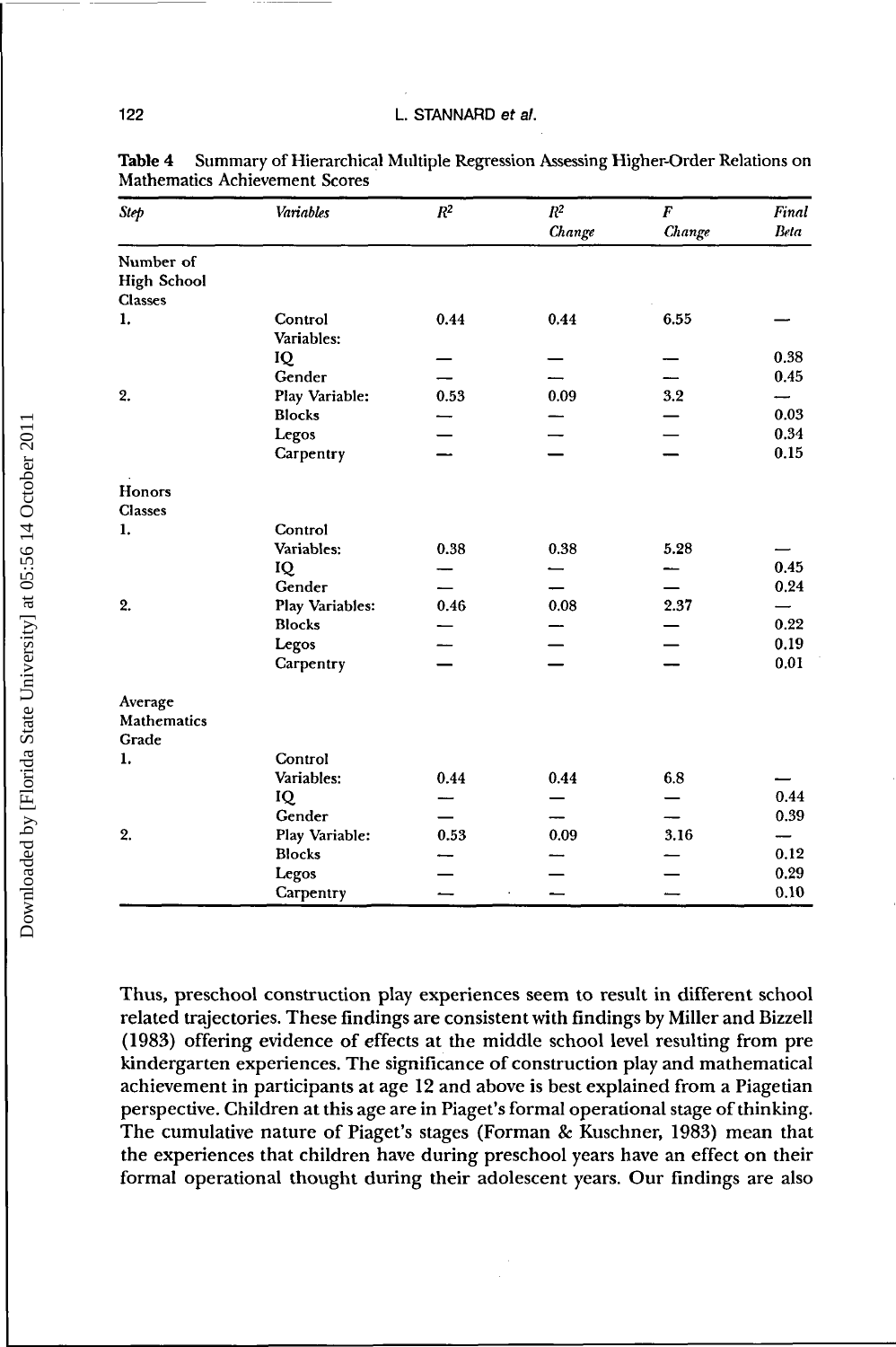consistent with other studies that offer insights into how preschool experiences influence later educational successes (Schweinhart & Weikart, 1986; Karnes *et al,* 1983).

There were two independent control variables used in this research, gender and IQ score. The impact of these on the regression model were found by examining the beta weights and checking for significance at the .05 alpha level. The significance found in the relationship between IQ score and grade 7 standardized test score and high school mathematics is not surprising. One would expect that participants who have chosen to take higher mathematics classes have the possibility of having higher IQ scores. The regression equations which showed the significant impact of gender on the overall model were carpentry and blocks and higher mathematics classes. This is consistent with the review of literature which shows that most gender differences in mathematical abilities do not become apparent until the high school level (Leder, 1985). Why there are not more equations that show significance is somewhat surprising. A possible explanation could be that the participants involved in this study where in an environment where there were expectations that they must be involved in all areas of play. Each child had specific days when they were expected to participate in blocks, Legos, and carpentry regardless of gender.

The teaching of mathematics in our schools tends to be an endless sequence of memorizing facts and procedures that make little sense to students (Battista, 1999). Battista says that as children enter school many enjoy mathematics and solve problems that make sense to them. Unfortunately, most exit school apprehensive and not confident in their ability to do mathematical tasks (Battista, 1999). Battista says that mathematics miseducation seriously handicaps our nation in competitiveness in the world. Bredecamp (1988), reminds early childhood educators that the way mathematics is taught in the early years, shapes the child's perception of their mathematical competence. The results of the current study lend support to the practice of using structured play materials such as blocks, Legos, and carpentry with young children. During construction play, children are able to plan, problem solve, represent objects, and obtain knowledge of relationships with objects. It follows that young children should be given adequate time to play and be provided with appropriate construction props. When young children use concrete materials in this way they are provided with a solid base on which to build their mathematical thinking.

Clearly, establishing a causal relationship between construction play and mathematical achievement is beyond the scope of this study. Further research is therefore recommended to validate these initial findings.

#### Acknowledgements

The authors wish to acknowledge the children and families at The Creative Preschool in Tallahassee, Florida. Please send any correspondence to The Creative Center for Childhood Research and Training 2746 West Tharpe Street Tallahassee, Florida 32303, USA. Tel: (850) 386-8566.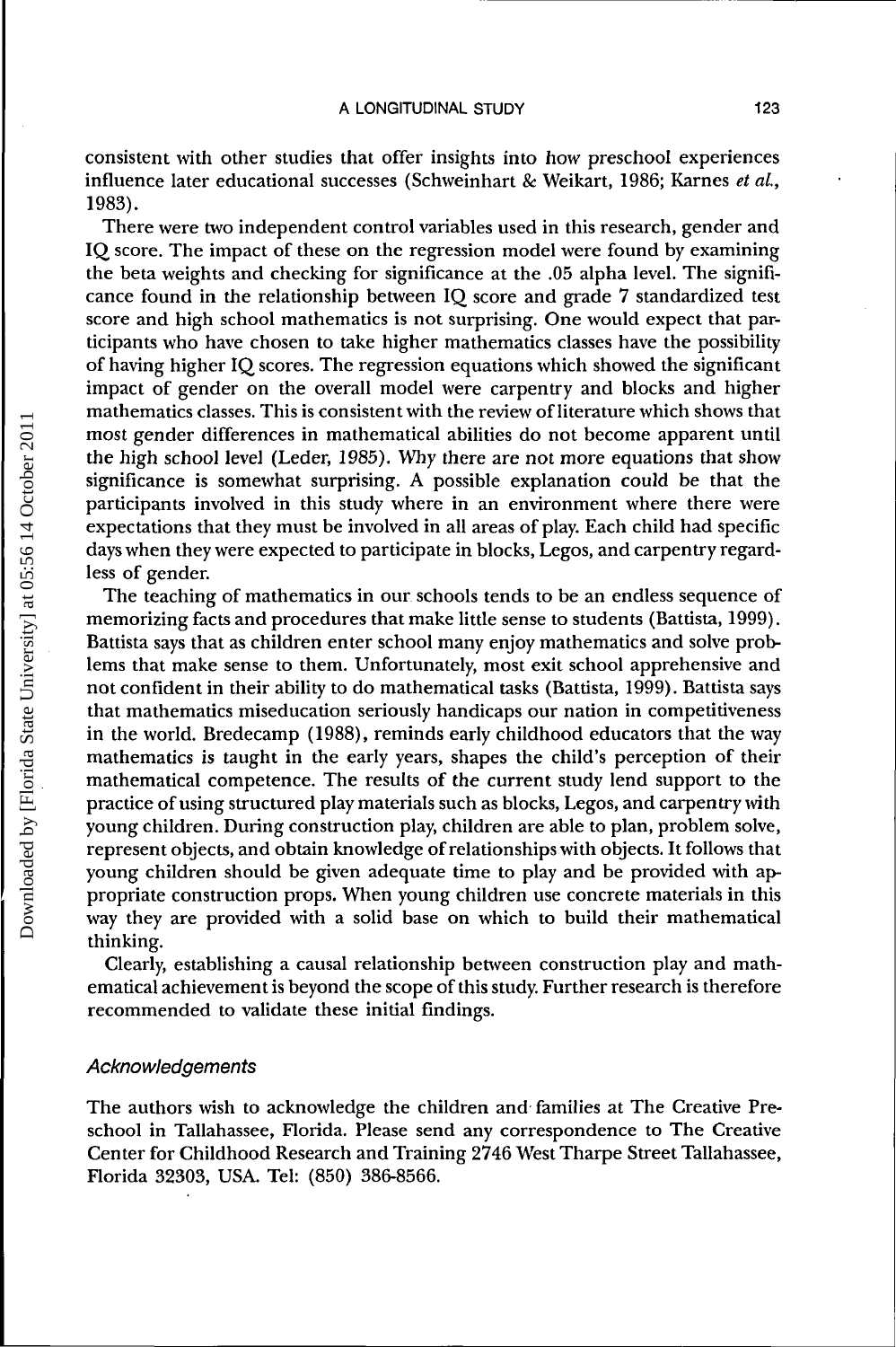#### References

- Athey, I. (1984). Contributions of play to development. In T.D. Yawkey and A.D. Pellegrini (Eds.) *Child's Play: Developmental and Applied.* Hillsdale, N.J.: Erlbaum.
- Battista, M. (1999). The mathematical miseducation of America's youth: Ignoring research and scientific study in education. *Phi Delta Kappan,* 80, 424-433.
- Bredecamp, S. (Ed.) (1988). *Developmentally appropriate practice in early childhood programs.* Washington, D.C.: NAEYC.
- Brosnan, M.J. (19??). Spatial ability in children's play with Lego blocks. *Perceptual and Motor Skills,* 87, 19-28.
- Cartwright, S. (1971). *Trips and blocks: A study of Jive year-old learning.* Masters Thesis, Bank Street College of Education, New York.
- Casey, M.B., Pezaris, E. and Nuttall, R.L. (1992). Spatial ability as a predictor of math achievement: The importance of sex and handedness patterns. *Neuropsychologia,* 30, 35-45.
- Cazden, C. (1974) Play with language and metalinguistic awareness: One dimension of language experience. *The Urban Review,* 1, 23-29.
- Forman, G. and Kuschner, D. (1983). *The child's construction of knowledge: Piaget for teaching children.* Washington, D.C.: NAEYC.
- Henniger, M. (1987). Learning mathematics and science through play. *Childhood Education,* 63, 167-171. Hirsch, E. (1996). *The Block Book.* Washington, D.C.: NAEYC.
- Hulme, I. and Lunzer, EA. (1966). Play, language, and reasoning in abnormal children. *Journal of Child Psychological Psychiatry,* 7, 107.
- Karnes, M., Schwendel, A. and Williams, M. (1983). A comparison of five approaches for educating young children from low income homes. In Consortium for Longitudinal Studies Staff (Eds.), *As the twig is bent...Lasting effects of preschool programs* (pp.133-169). Hillsdale, N.J.: Erlbaum.
- Leder, G. (1985). Gender differences in mathematics: An overview. In E. Fennema (Ed.) Explaining sex-related differences in mathematics: Theoretical models (pp.304-311). *Educational Studies in Mathematics,* 16, 303-320.
- Liedtke, W. (1995). Developing spatial abilities in the early grades. *Teaching Children Mathematics,* 21, 12-18.
- Lunzer, EA. (1955). *Studies in the development of play behavior in young children between the ages of two and six.* Unpublished doctoral dissertation, Birmingham University, London.
- McCarthy, D. (1972). *McCarthy scales of children's mental abilities.* New York: The Psychological Corporation.
- Miller, L. and Bizzell, R. (1983). Long term effects of four preschools: Sixth, seventh, and eighth grades. *Child Development,* 54, 727-741.
- Pasnak, R., McCutchen, Holt and Campbell. (1991). Cognitive and Achievement Gains for kindergartners Instructed in Piagetian Operations. *Journal of Educational Research,* 85, 5–13.
- Pasnak, R. Martin, Madden, Malabonga and Holt. (1996) Persistence of Gains from Instruction in Classification, Seriation, and conservation. *Journal of Educational Research,* 90, 87–92.
- Pellegrini, A.D. (1980). The relationship between kindergartners' play and achievement in pre reading, language, and writing. *Psychology in the Schools,* 17, 530-535.
- Pellegrini, A.D. (1985). The relationship between symbolic play and literate behavior: A review and critique of the empirical literature. *Review of Educational Research,* 55(1), 107-121.
- Pellegrini, A.D. (1991). A longitudinal study of the predictive relations among symbolic play, linguistic verbs, and early literacy. *Research in the Teaching of English,* 25, 219-235.
- Pellegrini, A.D. and Stanic, G.M.A. (1993). Locating children's mathematical competence: Application of the developmental niche. *Journal of Applied Developmental Psychology,* 14, 501-520.
- Piaget, J. (1962). *The language and thought of the child,* New York: Harcourt Brace.
- Piaget, J. (1962). *Plays, dreams, and imitation in childhood.* New York: Norton.
- Reifel, S. (1983). *Spatial representation in block construction.* Paper presented at the annual meeting of the American Educational Research Association, Montreal, Canada.
- Rubin, K. (1980). Fantasy play: It's role in the development of social skills and social cognition. In K. Rubin (Eds.), *Children's Play.* San Francisco: Jossey-Bass.